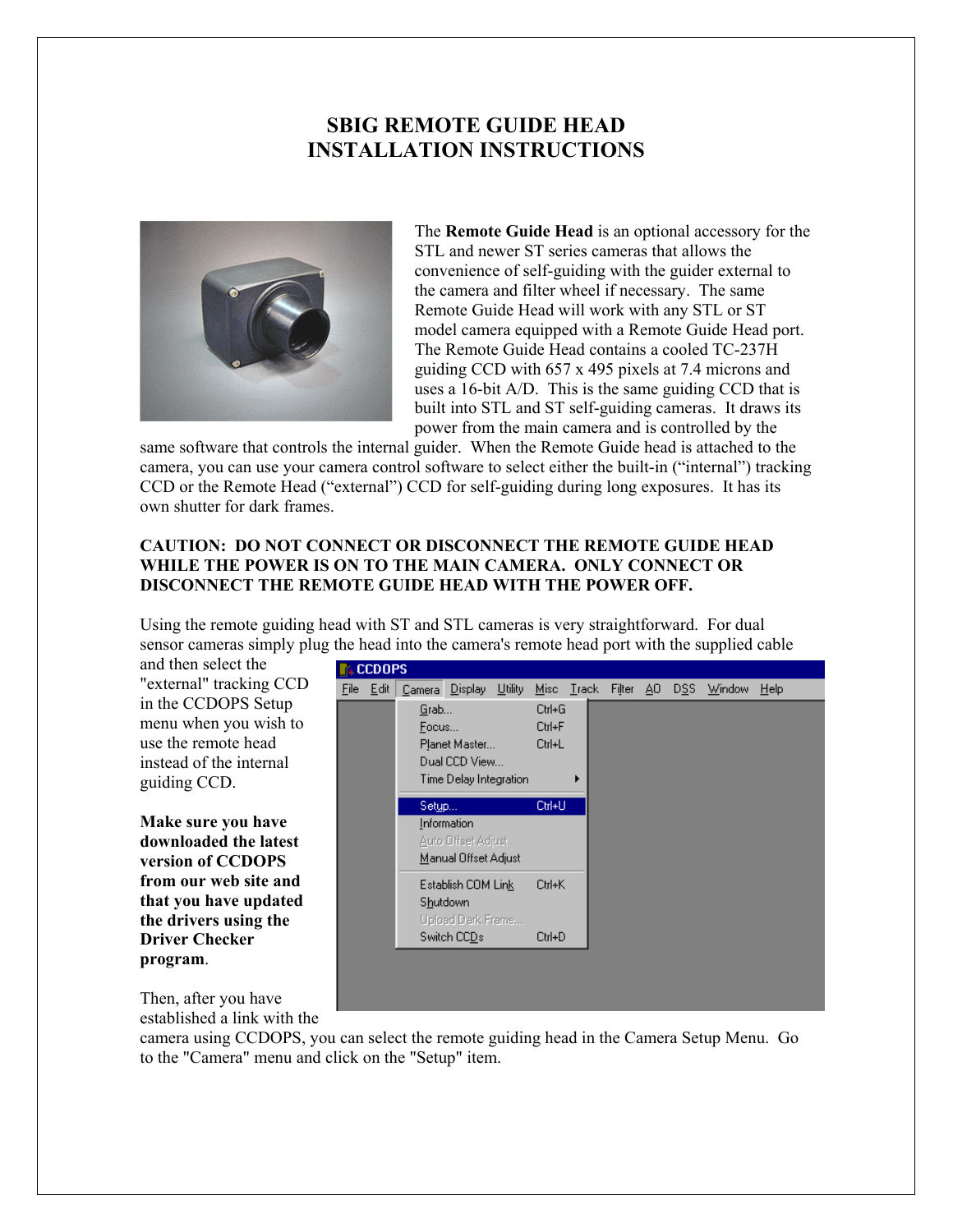You will get a pop up dialog box that looks similar to the screen shot below. In the "Tracking CCD Setup" section, the "Active Tracking CCD" may be selected as either "Internal" or "External" from the drop down menu. "Internal" means the tracking CCD that is built into the camera, and "External" means the tracking CCD in the Remote Guide Head.

After making this selection, other commands that apply to the tracking CCD will automatically apply to the one you have chosen. For example, if you select "External" as the active tracking CCD and then go back to the Camera menu and select "Switch CCDs," the External tracking CCD will be used as the imaging CCD. Likewise, if you select the "External" tracking CCD and then go to Dual CCD View in the Camera menu, the view from the tracking CCD will be the Remote Guide Head. If you have already calibrated the internal guider, however, you will have to re-calibrate the Remote Guide Head. The same calibration factors cannot be used for both the internal and external guider.





The Remote Guide Head can be used in a variety of configurations just as any other CCD a utoguider. It can be used with a separate guide scope using the supplied 1.25" nosepiece, or it can be used with optional camera lens adapters or an optional off-axis guider suc h as the Astrodon MOAG seen at left. The benefit of the latter configuration is that it can also control the AO-L or AO-8 adaptive optics accessories because it will be looking through the same optical system as the imaging CCD. The backfocus distance is compatible with the

eFinder, C-mount lenses, and the CLA-5 camera lens adapter for Nikon and Canon FD lenses.